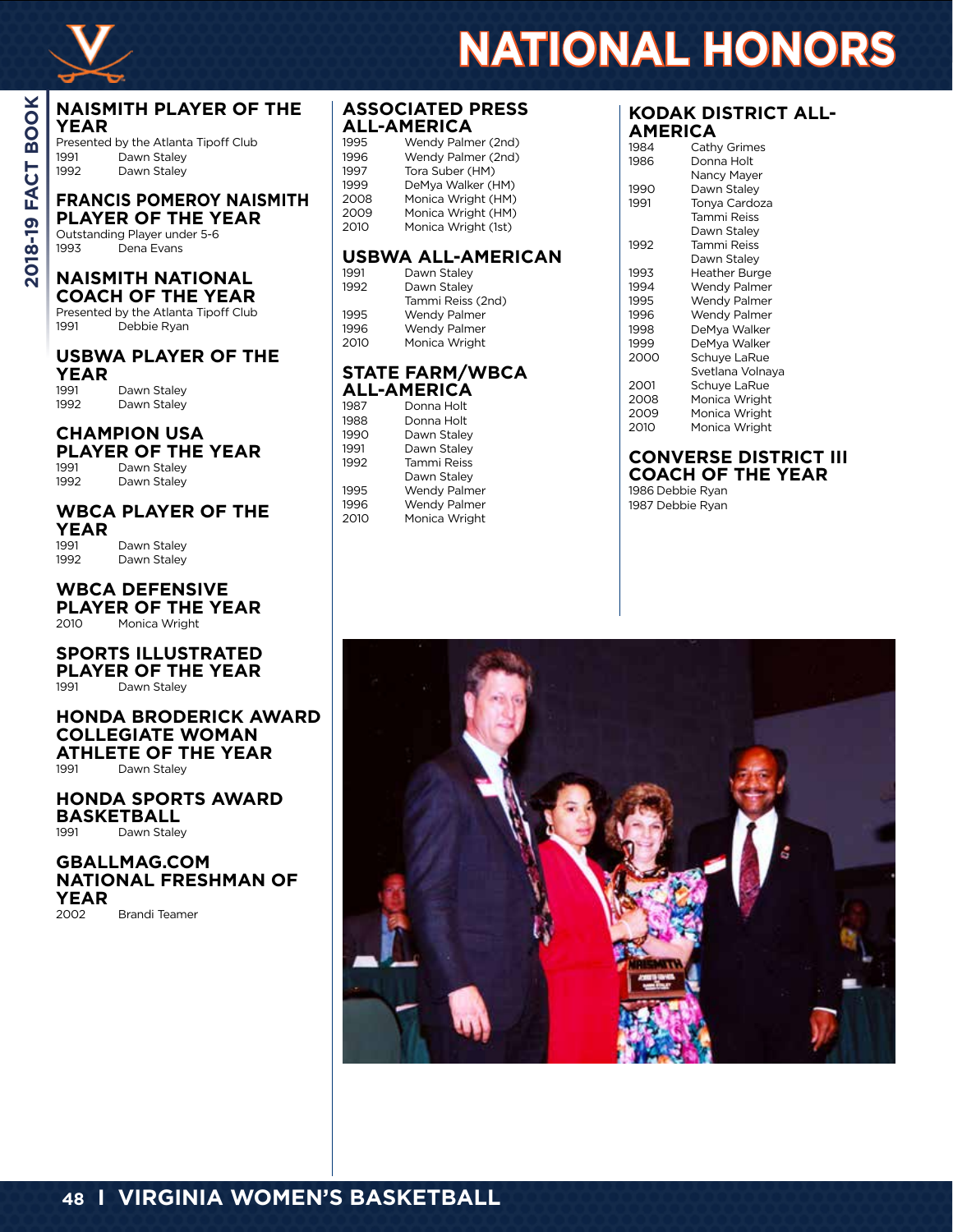# **ALL-STATE HONORS**

#### **RICHMOND TIMES-DISPATCH VA SID ALL-STATE ALL-STATE SELECTIONS**

| 1995 | Wendy Palmer                     |
|------|----------------------------------|
| 1996 | Wendy Palmer                     |
| 1997 | Tora Suber                       |
| 1998 | DeMya Walker                     |
| 1999 | DeMya Walker                     |
|      | Erin Stovall                     |
| 2000 | Renee Robinson                   |
|      | Schuye LaRue                     |
| 2001 | Schuye LaRue                     |
| 2002 | Brandi Teamer                    |
|      | Telisha Quarles (HM)             |
| 2003 | Brandi Teamer                    |
|      | Cherrise Graham (HM)             |
| 2005 | LaTonya Blue                     |
|      | Brandi Teamer (HM)               |
| 2007 | Lyndra Littles                   |
|      | Monica Wright                    |
| 2008 | Monica Wright                    |
| 2009 | Monica Wright (1st Team & P.O.Y) |
| 2010 | Monica Wright                    |

## **STATE PLAYER OF THE YEAR**

| 1988 | Daphne Hawkins      |
|------|---------------------|
| 1991 | Dawn Staley         |
| 1992 | Dawn Stalev         |
| 1995 | Wendy Palmer        |
| 1996 | <b>Wendy Palmer</b> |
| 2001 | Schuye LaRue        |
| 2002 | Brandi Teamer       |
| 2009 | Monica Wright       |
| 2010 | Monica Wright       |
|      |                     |

## **STATE ROOKIE OF THE**

## **YEAR**

| 2002 | Brandi Teamer   |
|------|-----------------|
| 2007 | Monica Wright   |
| 2011 | Ataira Franklin |

## **STATE COACH OF THE YEAR**

| 1981 | Debbie Ryan |
|------|-------------|
| 1992 | Debbie Ryan |
| 1995 | Debbie Ryan |

| 1979         | Valerie Ackerman (2nd)                |
|--------------|---------------------------------------|
|              | Jackie LaBerge (2nd)                  |
| 1980         | Melissa Mahony (2nd)                  |
| 1981         | Chrissy Reese (2nd)<br>Melissa Mahony |
|              | Linda Mitchell (2nd)                  |
|              | Valerie Ackerman (2nd)                |
| 1988         | Donna Holt                            |
|              | Daphne Hawkins                        |
|              | Tonya Cardoza (2nd)                   |
| 1989         | Tonya Cardoza                         |
|              | Dawn Staley (2nd)                     |
|              | Dawn Bryant (HM)                      |
| 1990         | Heather Burge (2nd)                   |
|              | Tammi Reiss                           |
|              | Dawn Staley                           |
| 1991         | Heather Burge                         |
|              | Tonya Cardoza                         |
|              | Tammi Reiss (2nd)<br>Dawn Staley      |
| 1992         | Heather Burge (2nd)                   |
|              | Dawn Staley                           |
| 1994         | <b>Wendy Palmer</b>                   |
| 1995         | Wendy Palmer                          |
|              | Jenny Boucek                          |
| 1996         | <b>Wendy Palmer</b>                   |
|              | Tora Suber                            |
| 1997         | Tora Suber                            |
| 1998         | DeMya Walker                          |
| 2001         | Erin Stovall (2nd)<br>Schuye LaRue    |
| 2002         | <b>Telisha Quarles</b>                |
|              | Brandi Teamer                         |
| 2003         | Brandi Teamer (2nd)                   |
|              | Cherrise Graham (2nd)                 |
| 2005         | LaTonya Blue                          |
|              | Brandi Teamer (2nd)                   |
| 2006         | Sharneé Zoll                          |
| 2007         | Lyndra Littles                        |
|              | Monica Wright (2nd)                   |
| 2008         | Monica Wright<br>Lyndra Littles (2nd) |
|              | Aisha Mohammed (HM)                   |
|              | Sharneé Zoll (HM)                     |
| 2009         | Monica Wright                         |
|              | Lyndra Littles                        |
|              | Aisha Mohammed (2nd)                  |
| 2010         | Monica Wright                         |
| 2011         | Ataira Franklin (HM)                  |
|              | Ariana Moorer (HM)                    |
| 2012         | Ariana Moorer                         |
| 2013<br>2014 | Ataira Franklin<br>Ataira Franklin    |
| 2015         | Faith Randolph (2nd)                  |
|              | Sarah Imovbioh (2nd)                  |
| 2018         | Dominique Toussaint (2nd)             |
| 2019         | Jocelyn Willoughby (2nd)              |
|              |                                       |
|              |                                       |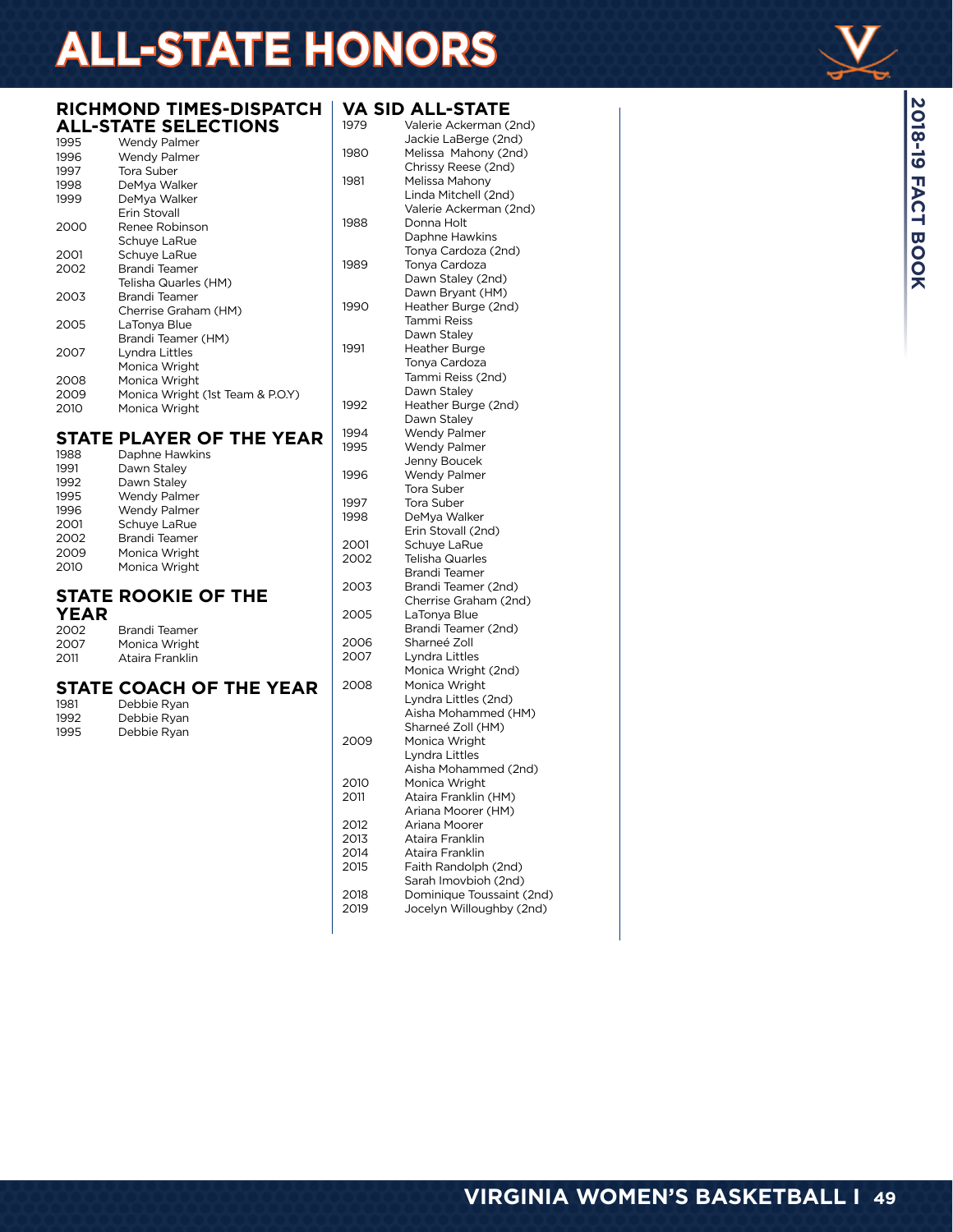#### **IMP AWARD- OUTSTANDING FEMALE ATHLETE**

Presented annualy to the top feamle athlete at Virginai, based on total contibution to team

| effort |                     |
|--------|---------------------|
| 1976   | Amy Easter          |
| 1984   | Lyn Anastasio       |
| 1988   | Donna Holt          |
| 1991   | Dawn Staley         |
| 1992   | Dawn Staley         |
| 1995   | <b>Wendy Palmer</b> |
| 1996   | <b>Wendy Palmer</b> |
| 2010   | Monica Wright       |

## **ACC SCHOLARS**

Presented annually to the individual voted to be Virginia's top female student-athlete of the year for academic excellence and performance with distinction as a member of a varsity team

|      | abuncuon as a mcmbci ora va |
|------|-----------------------------|
| 1983 | Ann Bair                    |
| 1986 | Kim Silloway                |
| 1992 | Tammi Reiss                 |
| 1993 | Dena Evans                  |
| 2001 | Katie Tracy                 |
| 2019 | Jocelyn Willoughby          |
|      |                             |

## **RALPH SAMPSON SCHOLARSHIP AWARD**

Awarded to a third-year student-athlete who best demonstrates excellence in academics, leadership and athletics 2016 Breyana Mason

#### **DISTINGUISHED STUDENT-ATHLETE SCHOLARSHIP AWARD**

Awarded to a rising fourth-year student-athlete who has distinguished herself during her intercollegiate athletic career 2017 Lauren Moses

## **ERNEST H ERN DISTINGUISHED STUDENT**

Presented annually for leadership and for his or her concern in preserving the traditions of the University 1996 Jeffre Gasepohl

2019 Jocelyn Willoughby

#### **SUSAN GROSSMAN MEMO-RIAL AWARD**

Outstanding service to the student-athlete mentor program 1996 Jeffra Gauespohl

## **CRAIG FIELDER MEMORIAL AWARD**

For embodiment of qualities of leadership in character, sportsmanship, unwavering competitive spirit and untiring determination in overcoming adversity 1996 Wendy Palmer

## **JETTIE HILL MEMORIAL AWARD**

Fourth-year student-athlete with the highest scholastic average throughout her four years

| 1980 | Elizabeth Hedstrom |
|------|--------------------|
| 1981 | Val Ackerman       |
| 1993 | Dena Evans         |
|      |                    |

## **LIFE SKILLS AWARD**

A grad school scholarship presented for contributions to SAM, community service and ones team and athletics department 2013 Simone Egwu

## **RAVEN SOCIETY STUDENT RAVEN AWARD**

Recognizing excellence in service and contribution to the University of Virginia. The Award is reserved to honor students, faculty, administrators, or alumni of the University who have widely and sympathetically shared, supported, and advanced the function of this institution 2019 Jocelyn Willoughby

## **ACC TOP VI AWARDS**

Presented annually to the six UVA studentathletes who have given the most in terms of service to the University and Charlotesville communities

| 2001 | Katie Tracy        |
|------|--------------------|
| 2002 | Anna Crosswhite    |
| 2010 | Monica Wright      |
| 2015 | Sydney Umeri       |
| 2019 | Jocelyn Willoughby |

## **BOB WILLIAMS AWARD**

In honor of one of the most enthusiastic and supportive fans that Virginia Athletics and, in particular women's basketball, has ever know– .<br>Bob Williams- for achievement in academics and athletics.<br>2001 Ele

| 2001 | Elena Kravchenko     |
|------|----------------------|
| 2002 | Anna Crosswhite      |
| 2003 | Liz Sahin            |
| 2004 | Kate Kreager         |
| 2005 | Jocelyn Logan-Friend |
| 2006 | Brenna McGuire       |
| 2007 | Tara McKnight        |
| 2008 | Paulisha Kellum      |
| 2009 | Jayna Hartig         |
| 2010 | Simone Egwu          |
|      |                      |

## **ALUMNI SCHOLARSHIP**

Presented to a member of the women's basketball team who best exemplifies the spirit and dedication that makes Virginia women's basketball successful.

| ,,,,,,,,,,,,,,,,,,,,,,,, |                      |
|--------------------------|----------------------|
| 1999                     | Chalois Lias         |
| 2000                     | Marcie Dickson       |
| 2001                     | Marcie Dickson       |
| 2002                     | Anna Crosswhite      |
| 2003                     | Safiya Grant-Fairley |
| 2004                     | Tiffany Sardin       |
| 2005                     | Sharneé Zoll         |
| 2006                     | Sharneé Zoll         |
| 2007                     | Tara McKnight        |
| 2008                     | Lyndra Littles       |
| 2009                     | Monica Wright        |
| 2010                     | Jayna Hartig         |
| 2011                     | Chelsea Shine        |
| 2012                     | Ataira Franklin      |
| 2013                     | Ataira Franklin      |
| 2014                     | Sarah Imovbioh       |
| 2015                     | Sydney Umeri         |

## **THOMAS J. RYAN SCHOLARSHIP ALUMNI**

Presented to a hard-working player committed to success; a team player who shuns the spotlight in favor of her teammates; a player who believes in family values and shares those values with her team.

| 2002 | Safiya Grant-Fairley  |
|------|-----------------------|
| 2003 | Anna Crosswhite       |
| 2004 | Kate Kreager          |
| 2005 | <b>Tiffany Sardin</b> |
| 2006 | Siedah Williams       |
| 2007 | Paulisha Kellum       |
| 2008 | Aisha Mohammed        |
| 2009 | Kelly Hartig          |
| 2010 | Chelsea Shine         |
| 2011 | Ataira Franklin       |
| 2012 | Lexie Gerson          |
| 2013 | Lexie Gerson          |
| 2014 | Faith Randolph        |
| 2015 | Faith Randolph        |

#### **CHRISTINE J. TORETTI WOMEN'S BASKETBALL SCHOLARSHIP**

Awarded to a student-athlete participating on the women's basketball team who has maintained high academic achievement

|      | tail ica Tiigh acaach lic achit |
|------|---------------------------------|
| 2011 | Simone Egwu                     |
| 2012 | Simone Egwu                     |
| 2013 | Kelsev Wolfe                    |
| 2014 | Jaryn Garner                    |
| 2015 | Breyana Mason                   |